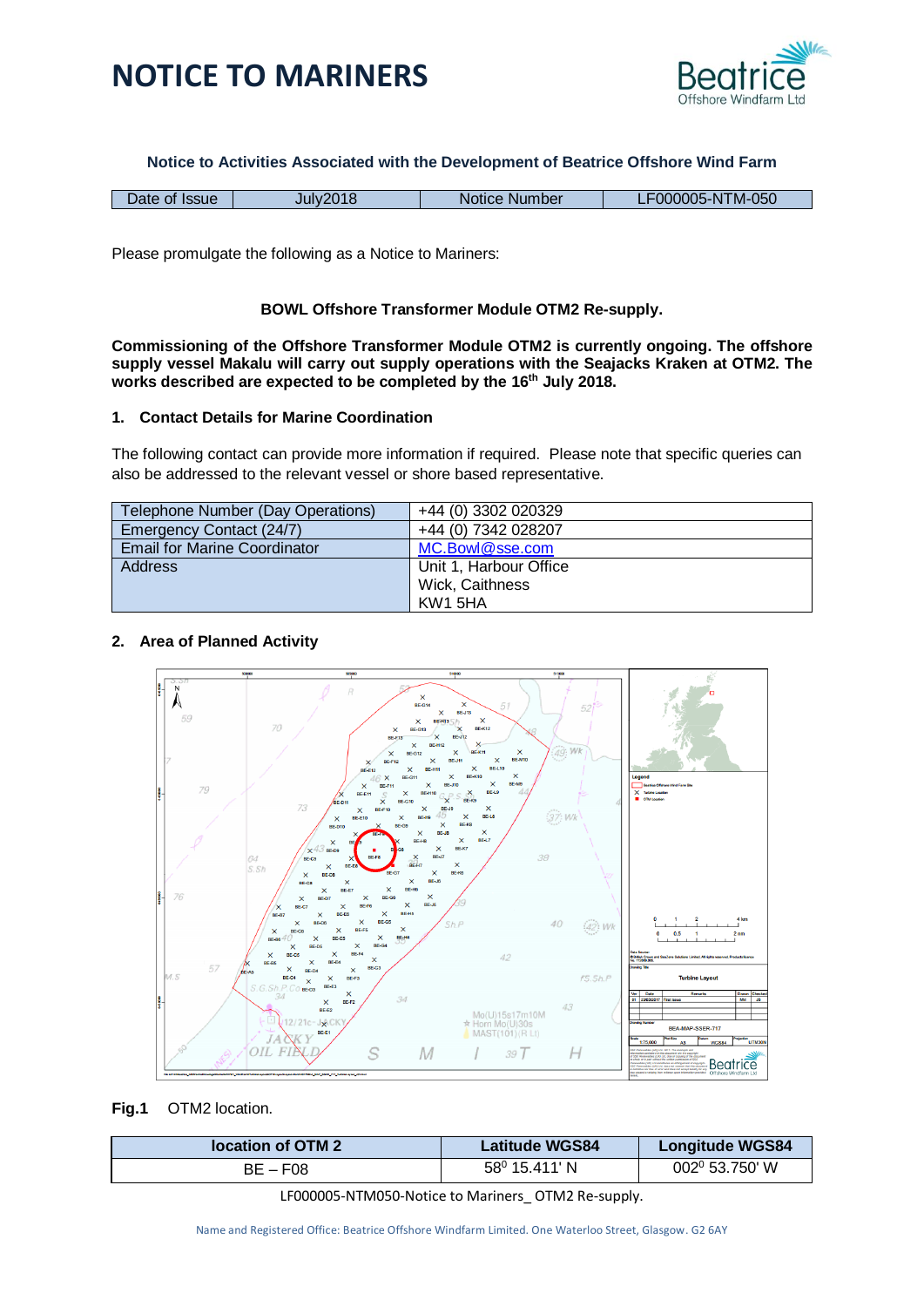# **NOTICE TO MARINERS**



## **3. Vessels Associated with the Activity**

The vessels involved with the described operation are the Seajacks Kraken and the Makalu.

|                                                      | <b>Seajacks Kraken</b>                                                                                                      |
|------------------------------------------------------|-----------------------------------------------------------------------------------------------------------------------------|
| <b>General Description and</b><br><b>Dimensions:</b> | Offshore Supply / Jack up Vessel 76m x 36m                                                                                  |
| <b>Call Sign:</b>                                    | 3ESD6                                                                                                                       |
| <b>MMSI:</b>                                         | 370267000                                                                                                                   |
| <b>Onshore Representative:</b>                       | Alistair Robinson<br>Assistant Project Engineer,<br>Seajacks UK Ltd<br>Alistair.robinson@seajacks.com<br>+44 (0)1493 841467 |
|                                                      |                                                                                                                             |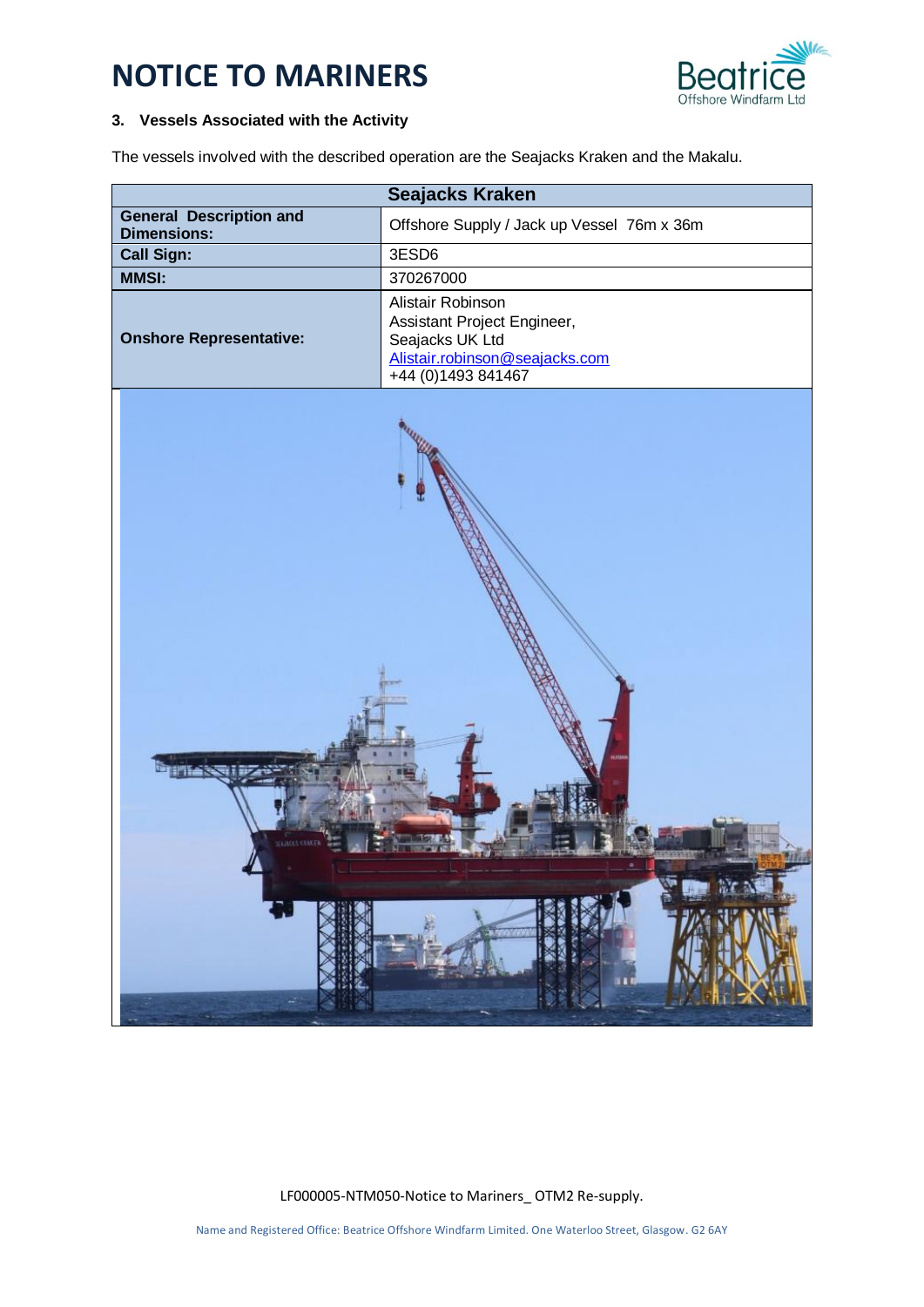# **NOTICE TO MARINERS**



|                                               | <b>Makalu</b>                  |  |
|-----------------------------------------------|--------------------------------|--|
| <b>General Description and Dimensions:</b>    | Offshore Supply Vessel         |  |
|                                               | L:79.86m / B:17.6m D:4.8m      |  |
| <b>Call Sign:</b>                             | 9HA3790                        |  |
| <b>MMSI:</b>                                  | 256023000                      |  |
|                                               | Alistair Robinson              |  |
|                                               | Assistant Project Engineer,    |  |
| <b>Onshore Representative:</b>                | Seajacks UK Ltd                |  |
|                                               | Alistair.robinson@seajacks.com |  |
|                                               | +44 (0)1493 841467             |  |
| <b>MAKALU</b><br><b>GLOBAL</b><br>RESCUE ZONE |                                |  |

#### **4. Crew transfers**

There will be no transfer of crew from the Makalu.

#### **5. Adverse Weather Conditions**

Should adverse weather occur during the commissioning works, the Seajacks Hydra and the Island Crown will cease operation and hold position until suitable working weather returns.

#### **6. General Safety Advice**

All vessels engaged in the construction activity will exhibit appropriate lights and shapes prescribed by the International Regulations for Preventing Collisions at Sea; relative to their operations. All vessels engaged in the activity will also transmit an Automatic Identification System (AIS) message.

Use of Safety Zones within the Beatrice Offshore Windfarm Construction Area:

The Secretary of State for Business, Energy and Industrial Strategy (BEIS) has approved the use of safety zones under the Energy Act 2004 for the installation of wind turbines and offshore transformer